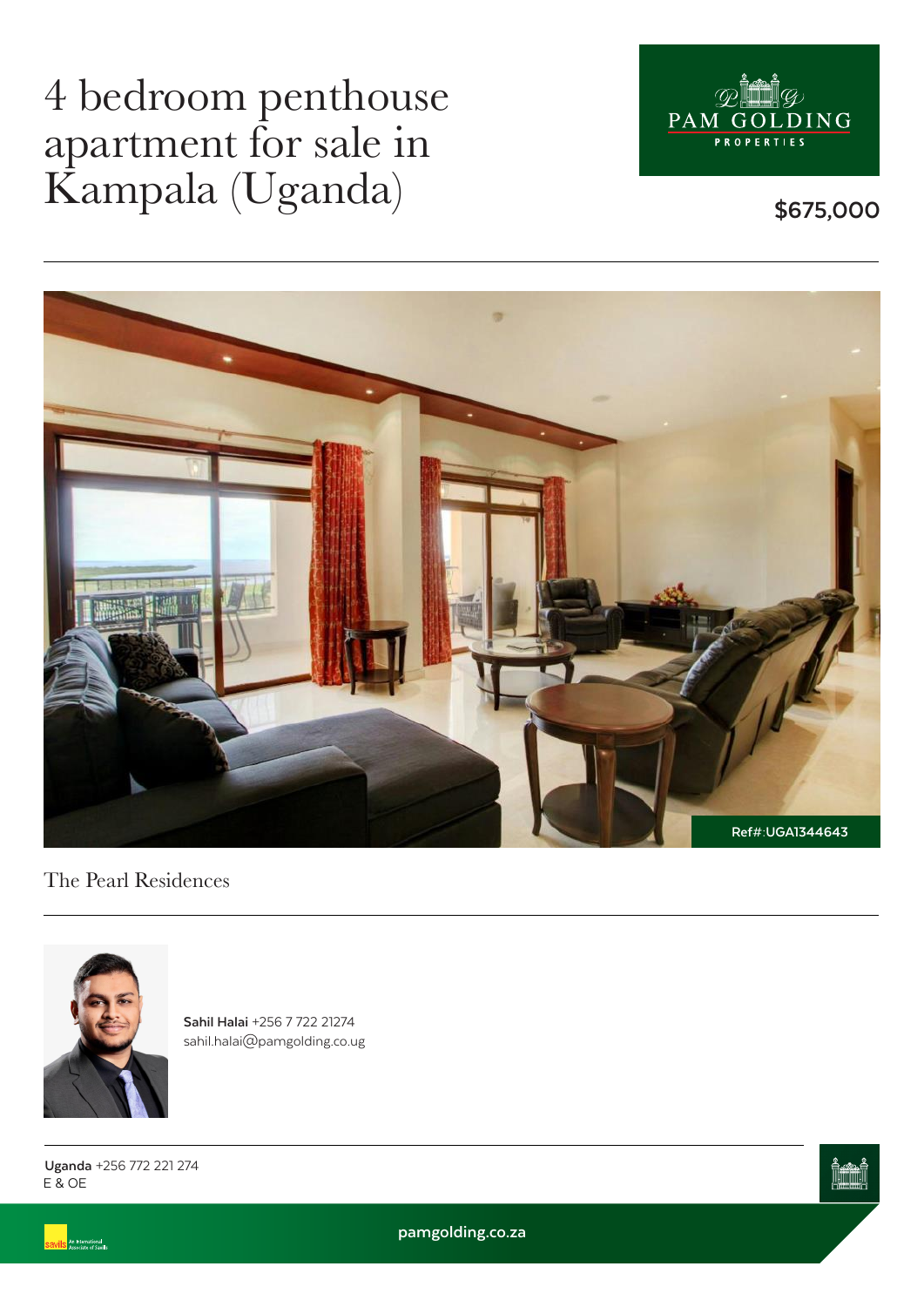## 4 bedroom penthouse apartment for sale in Kampala (Uganda)



### **\$675,000**



Situated on the shores of the eternally calm and world-renowned Lake Victoria, within the Kigo, Wakiso District of the southern region of Uganda. The Lake Victoria Serena Golf Resort and Spa is a short 40 minute drive from Entebbe International Airport and a half hour drive from downtown Kampala. The resort is strategically located off the Munyonyo spur on the proposed new four lane Kampala Entebbe super highway. The project is already under way and will be complete within the next two years. From their vantage point, these units frame magnificent views of the newly completed Fream, Dale & Ramsey-designed 18 hole championship golf course and the world-class Marnia Clubhouse off the lake.



Building / Unit size: 323 m2

#### Features

4 bedrooms (4 en suite) / 5 bathrooms / 1 reception room / penthouse / golf estate / entrance hall / family/tv room / study / laundry / ceiling fan / tv / built-in cupboards / walk-in closet / shower / surround sound / open plan kitchen / centre island / dishwasher / extractor fan / eye-level oven / fridge / microwave / stove

### Additional Buildings:

1 x Staff Accommodation (1 Bedroom, 1 Bathroom)



E & OE **Uganda** +256 772 221 274

**pamgolding.co.za**